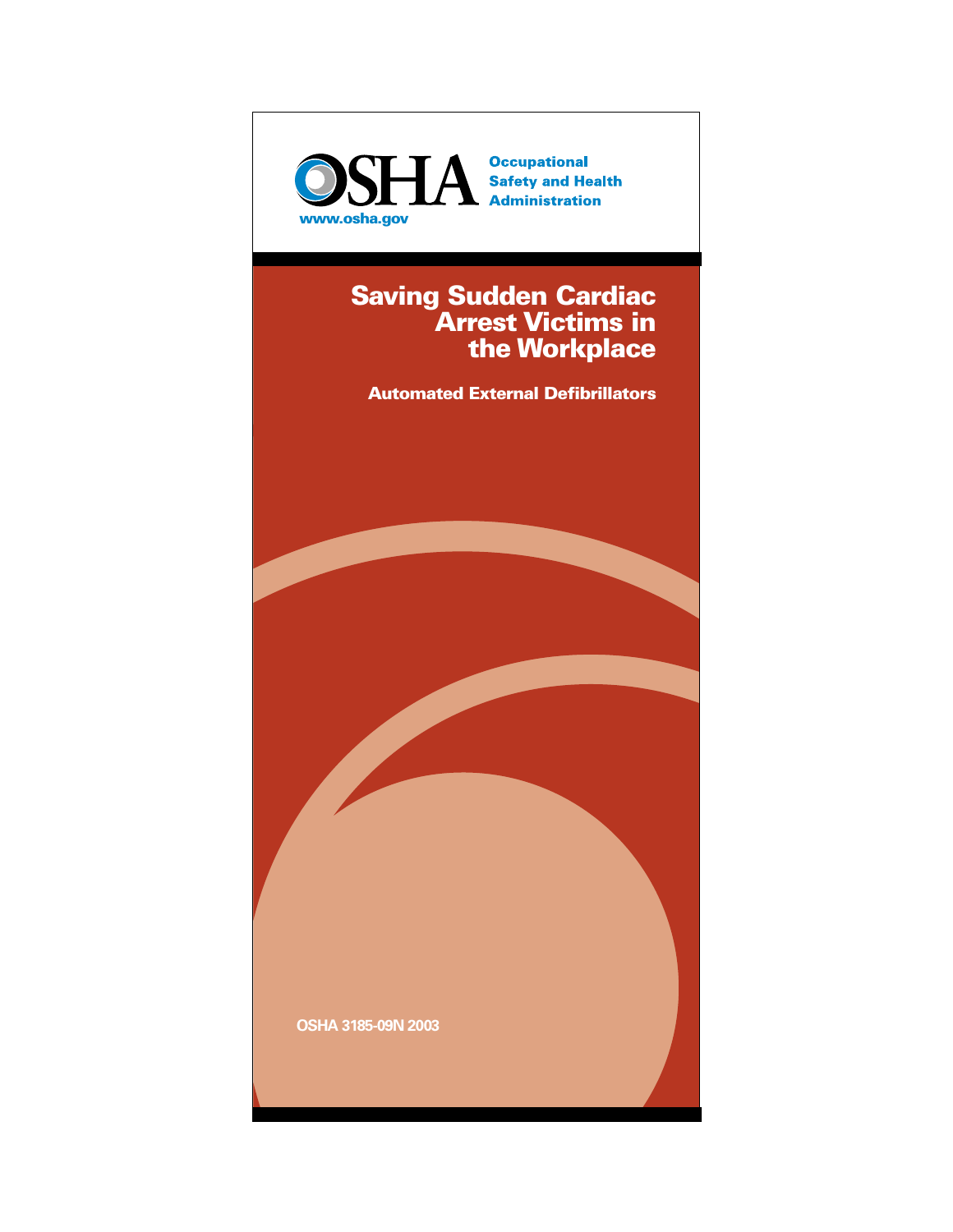#### **Improving survival from sudden cardiac arrest.**

There are 220,000 victims of sudden cardiac arrest per year in the United States; about 10,000 sudden cardiac arrests occur at work.

Waiting for the arrival of emergency medical system personnel results in only 5-7% survival.

Studies with immediate defibrillation have shown up to 60% survival one year after sudden cardiac arrest.

## **Automated external defibrillators**

An automated external defibrillator (AED) is a medical device designed to analyze the heart rhythm and deliver an electric shock to victims of ventricular fibrillation to restore the heart rhythm to normal. Ventricular fibrillation is the uncoordinated heart rhythm most often responsible for sudden cardiac arrest.

#### **Sudden cardiac arrest**

Sudden cardiac arrest occurs when ventricular fibrillation takes place or when the heart stops beating altogether. Without medical attention, the victim collapses, loses consciousness, becomes unresponsive, and dies. Many victims have no prior history of heart disease and are stricken without warning.

## **Causes of sudden cardiac arrest**

- Heart attack
- Electrocution
- Asphyxiation (loss of consciousness and death caused by inadequate oxygen in the work environment, such as in a confined space).

#### **Reasons for AEDs in the workplace**

- Workers may suffer sudden cardiac arrest while on the job.
- Onsite AEDs save precious treatment time, and can improve survival odds because they can be used before emergency medical service (EMS) personnel arrive.
- A heart rhythm in ventricular fibrillation may only be restored to normal by an electric shock.
- The AED is compact, lightweight, portable, battery operated, safe, and easy to use.

## **Placement of AEDs**

- AEDs should be conveniently installed to ensure response within 3-5 minutes.
- Areas where many people work closely together, such as assembly lines and office buildings.
- Close to a confined space.
- Areas where electric-powered devices are used.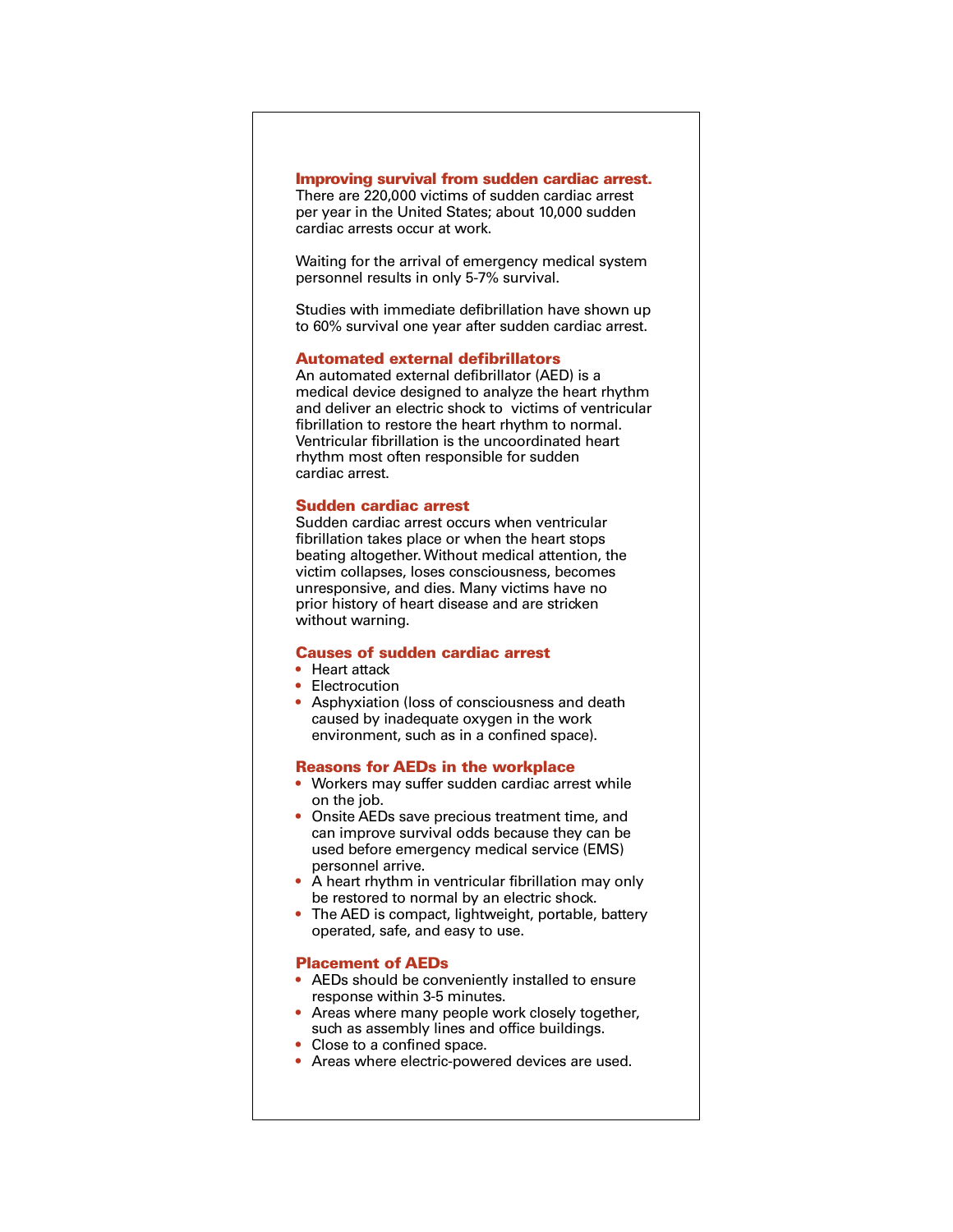- Outdoor worksites where lightning may occur.
- Health units where workers may seek treatment for heart attack symptoms.
- Company fitness units and cafeterias.
- Remote sites, such as off-shore drilling rigs, construction projects, marine vessels, power transmission lines, and energy pipe lines.

## **AED program cost**

AEDs cost \$1200-\$3000 per device. Training, annual retraining, and administrative costs are additional.

#### **AED training**

Your workers can easily be trained to:

- Recognize sudden cardiac arrest and notify EMS personnel,
- Perform cardiopulmonary resuscitation (CPR),
- Provide early defibrillation with an AED, and
- Care for the victim until EMS personnel arrive.

For more information, visit the OSHA website at www.osha.gov or the websites of the following organizations:

- American Heart Association
- American College of Occupational and Environmental Medicine
- American Red Cross
- Federal Occupational Health
- National Center for Early Defibrillation
- National Safety Council

# **SUCCESS STORIES**

#### **From the American Heart Association**

• *A 41-year-old worker at a manufacturer of heating and air-conditioning systems suffered a sudden cardiac arrest at work. After three shocks and CPR he was revived within 4 minutes. Fortunately, his company had AEDs and trained responders. By the time EMS personnel arrived, he had been resuscitated and was moved to a hospital. The employee survived.* 

• *A 62-year-old employee of a coatings, glass, and chemical manufacturer suffered a sudden cardiac arrest after walking up the stairs to her office. Employees in the next office heard her fall and notified the plant emergency response team. She was defibrillated and saved in less than 2 minutes. EMS personnel then arrived to transport her to the hospital. She sent a note to the company after her discharge from the hospital saying she had "no doubt that headquarters spent money wisely."*